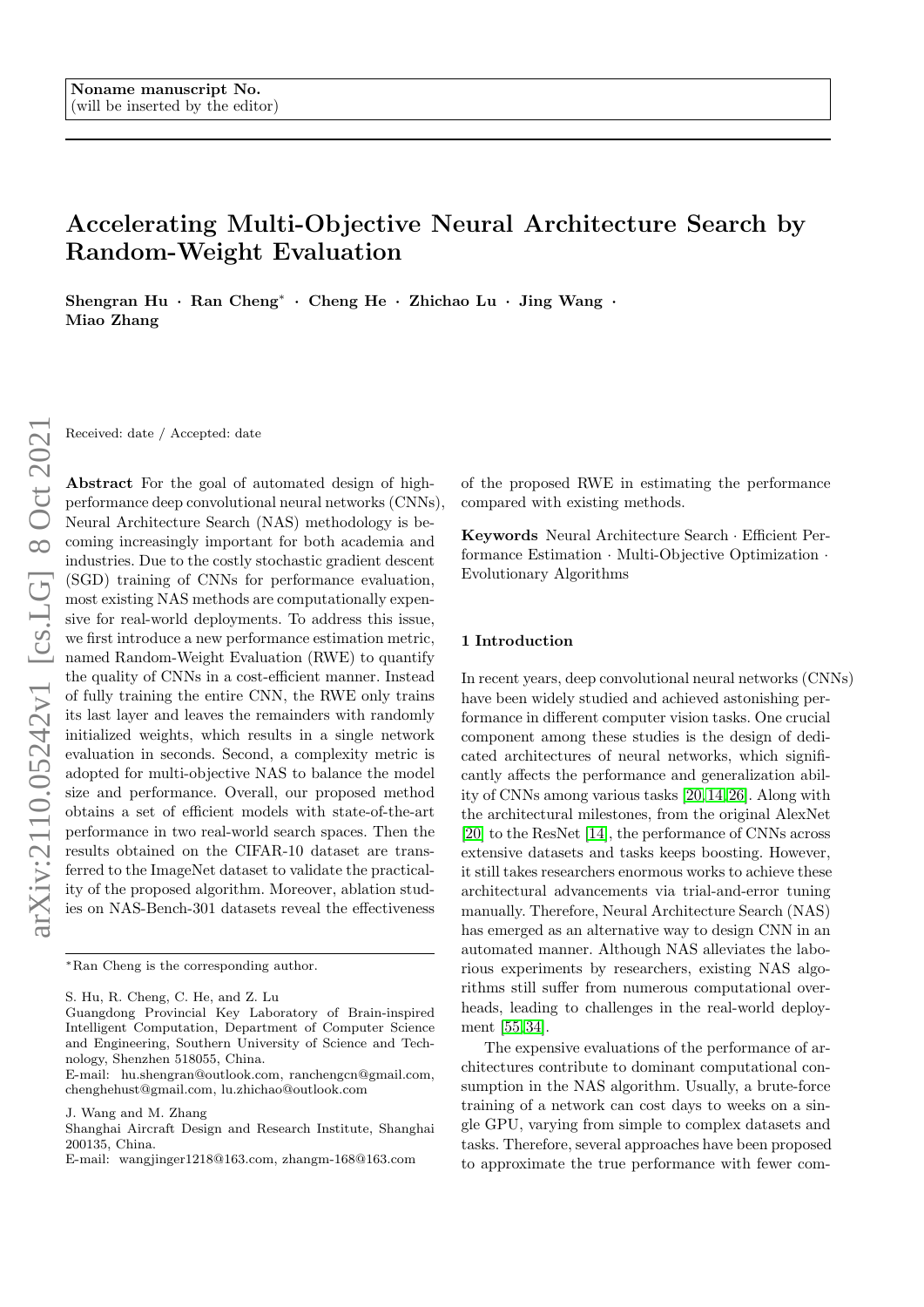putational costs and, as a result, fewer fidelities. These works can be roughly divided into three categories.

The first category includes methods that reduce training budgets via decreasing the network sizes (e.g., the number of layers and channels), which are widely adopted in early NAS works [\[55,](#page-9-0) [34,](#page-9-1) [12\]](#page-8-3). Nevertheless, their effectiveness has not been systematically researched until recently [\[51,](#page-9-2) [54\]](#page-9-3), demonstrating that their effectiveness can be limited under inappropriate parameter settings. Moreover, these methods are computationally expensive due to the thorough training for every single network. Finally, these methods require that the CNN architectures in search spaces should be modular, i.e., the networks are constructed by repeatedly stacking modular blocks. For instance, several state-of-the-art search spaces in  $[22, 27]$  $[22, 27]$  do not follow the constraints above, and the extension of these methods to new search spaces is not trivial.

The second category is often known as the supernetbased method, which intends to avoid training every architecture from scratch [\[42,](#page-9-5) [27,](#page-9-4) [28\]](#page-9-6). This technique typically decouples NAS into two main stages to share weights during searching. In the first stage, it constructs a supernet that contains all possible architectures in the search space, such that each architecture becomes a subnet of the supernet. In the second stage, the search process begins, and each architecture inherits the weights from the supernet, and thus the evaluation of each architecture becomes a simple inference on the valid set. Despite the fact that this technique can speed up the searching process, the construction of the supernet could be more time-consuming than a complete search [\[3\]](#page-8-5). Besides, the search spaces require substantial modifications to accommodate the construction of the supernet [\[23\]](#page-8-6).

The third category consists of several studies known as the zero-cost proxies [\[1,](#page-8-7) [32\]](#page-9-7), which estimate the performance with a few mini-batches of forward/backward propagation. To be more specific, this category analyzes information such as gradients, activations, or magnitudes of parameters to achieve estimations for reducing the computational cost drastically. Notably, most of these techniques attempt to validate their effectiveness on several NAS-Bench datasets [\[38,](#page-9-8) [8\]](#page-8-8) which are public architecture datasets constructed by exhaustively evaluating search spaces. Nevertheless, they may perform well only on certain NAS-Bench datasets [\[1\]](#page-8-7), or they are not validated on real-world search spaces [\[32\]](#page-9-7).

On top of the performance estimation methods, a branch of works named predictor-based NAS [\[27,](#page-9-4) [28\]](#page-9-6) has been proposed to further improve the sampling efficiency. In these works, a regression model, i.e., a performance predictor, would be trained to fit the map-

ping from the architectures to the corresponding performance. After the establishment of the predictor, the estimated performance in the searching stage is achieved by the evaluations of the predictor instead of the expensive estimation methods, which improves the sampling efficiency of NAS. The predictor can be built upon different performance estimation methods, e.g., based on the training with reduced budgets [\[40,](#page-9-9) [46\]](#page-9-10) and the evaluations of the supernet [\[27,](#page-9-4) [28\]](#page-9-6). Also, several works explore different encoding methods for the architectures [\[24,](#page-8-9) [33,](#page-9-11) [49\]](#page-9-12) and different machine learning models as the predictor [\[33,](#page-9-11) [40,](#page-9-9) [46\]](#page-9-10).

In this work, we propose a Random-Weight Evaluation (RWE) approach. Comparing to the existing methods, it is less expensive, more flexible, and the effectiveness is validated more solid. In detail, by training the last classification layer only and keeping others with randomly initialized weights, RWE saves orders of magnitudes computational resources comparing with conventional methods. At the same time, RWE is conceptually flexible with any search space, and it does not need any modifications to the search space. Moreover, the effectiveness of RWE is validated by the searching on two modern real-world search spaces and some ablation studies on the NAS-Bench-301 dataset. We briefly summarize our main contributions below:

- We propose a novel performance estimation metric, namely RWE, for efficiently quantifying the quality of CNNs. RWE is highly efficient in computational costs compared with conventional methods, which reduces the wall-clock evaluation time from hours to seconds. Extensive experiments on both real-world search spaces and benchmark search space NAS-Bench further validate the effectiveness of RWE.
- Paired with a multi-objective evolutionary algorithm, our RWE based NAS algorithm can achieve a set of efficient networks in one run, where both the performance and efficiency of models are considered. For instance, the proposed algorithm achieves state-ofthe-art performance on the CIFAR-10 dataset, resulting in the networks from the largest, with 2.98% Top-1 error and 1.5M parameters, to the smallest, with 4.05% Top-1 error and 0.9M parameters. The experiments of transferability on ImageNet further demonstrate the competitiveness of our method. With such competitive performance, the whole searching procedure only costs less than two hours on a single GPU card, making the algorithm highly practical in handling real-world applications.

The rest of this paper is organized as follows. In Section 2, some related work on multi-objective NAS algorithms and the expressive power of randomly initialized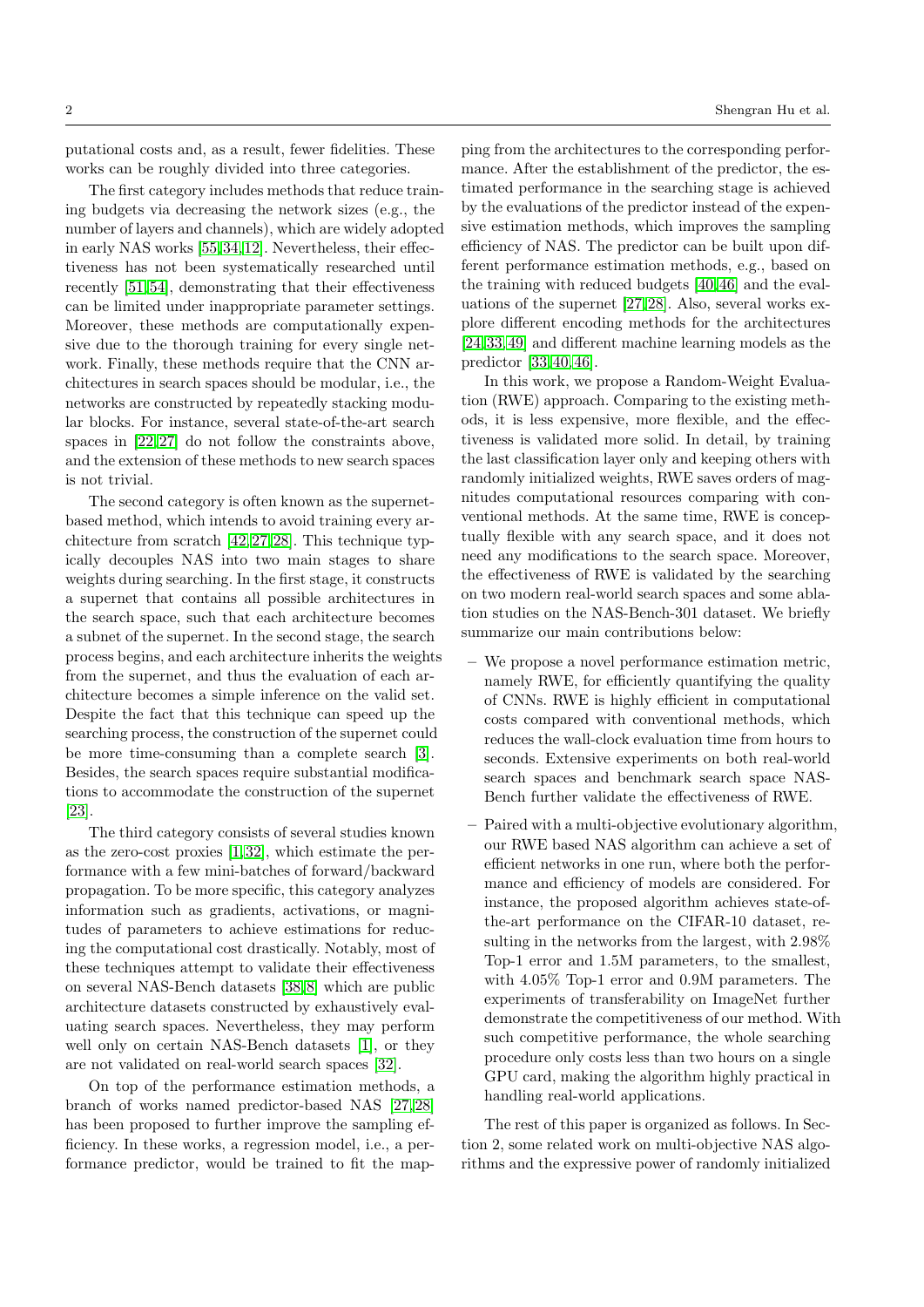convolution filters is introduced. Then we present our proposed approach in Section 3, including the detailed random-Weight evaluation, search strategy, and search space and encoding. Comparative studies are shown in Section 4, and the conclusions are drawn in Section 5.

# 2 Related Works

In this section, we briefly discuss two topics related to the technicalities of our approach, i.e., multi-objective NAS and randomly initialized convolution filters.

#### 2.1 Multi-Objective NAS

Single-objective optimization algorithms have dominated the early researches in NAS [\[55,](#page-9-0) [23,](#page-8-6) [34\]](#page-9-1), which mainly propose architectures to maximize their performance on certain datasets and tasks. Though NAS algorithms have shown their practicality in solving benchmark tasks, they cannot meet the demands from deployment scenarios varying from GPU servers to edge devices [\[15\]](#page-8-10). Thus, NAS algorithms are expected to balance between multiple conflicting objectives, such as inference latency, memory footprint, and power consumption. Though recent attempts often convert multiple competing objectives into a single objective in a weighted sum manner [\[43,](#page-9-13) [4\]](#page-8-11), they may miss the global optima of the problem. As a result, multiple runs of the algorithm could be required in real-world applications, due to the difficulty of deciding the best coefficient for weighted sum. Also, the search strategies these works adopted are primarily based on gradient-based methods or reinforcement learning, and they cannot approximate the Pareto front in a single run.

There are also several works that adopt multi-objective evolutionary algorithms as search strategies for NAS [\[29,](#page-9-14) [27,](#page-9-4) [28\]](#page-9-6). The population-based strategies introduce the natural parallelism, which increases the practicality in large-scale applications, and the conflicting nature of multiple objectives is helpful to enhance the diversity of the population. Most of them aim to tradeoff between the performance and the complexity of networks [\[29,](#page-9-14) [27\]](#page-9-4), while some other works temp to exploit the performance among different datasets, similar to the concepts in multi-task learning [\[28\]](#page-9-6). Following successful practices, we adopt a classic multi-objective evolutionary algorithm, namely NSGA-II [\[5\]](#page-8-12). We aim to achieve a set of efficient architectures in one run, where the proposed performance metric and a complexity metric FLOPs are two conflicting objectives to be optimized.

# 2.2 Expressive Power of Randomly Initialized Convolution Filters

The RWE is surprisingly powerful, inspired by the fact that the convolution filters are in terms of extracting the features for input images, even with randomly initialized weights [\[17\]](#page-8-13). It is indicated in [\[17,](#page-8-13) [9\]](#page-8-14) that, with proper architecture, the convolution filters with randomly initialized weights can be as competitive as the ones with fully trained weights on both visual and control tasks. Also, it is validated that the structure itself can introduce prior knowledge to be capable of capturing the features for visual tasks [\[2,](#page-8-15) [44\]](#page-9-15). Similarly, the local binary convolutional neural network achieves comparable performance to CNNs with fully trained convolution filters by learning a linear combination of randomly initialized convolution filters [\[18\]](#page-8-16).

Some early works in the literature conceptually explore the potential of estimating the performance of networks from randomly initialized weights. In detail, Sax et al. mathematically proved that the convolutional filter with random weights still has its key functionality, which is frequency selectivity and translation invariance. These characteristics are utilized to rank shallow neural networks with different network configurations [\[37\]](#page-9-16). Rosenfeld and Tsotsos successfully predict the performance ranking on several widely used CNN architectures by only training a fraction of weights in convolutional filters [\[35\]](#page-9-17).

Although previous works show the potential of randomly initialized convolution filters, those methods are not scalable to real-world applications. In this work, we randomly initialized and freeze the weights in convolutional kernels in CNN, only training for the last classification layer. Using the predictive performance after doing so as a performance metric, we demonstrate the scalability of our approach on complex datasets and modern CNN search spaces that contains deep yet powerful CNNs.

#### 3 Proposed Approach

The Multi-objective NAS problem for a target dataset  $D = \{D_{trn}, D_{vld}, D_{tst}\}\$ can be formulated as the following bilevel optimization problem [\[30\]](#page-9-18),

$$
\underset{\mathbf{\alpha}}{\text{minimize}} \quad f_1(\mathbf{\alpha}; \mathbf{w^*(\alpha)}), f_2(\mathbf{\alpha}), ..., f_m(\mathbf{\alpha})
$$

subject to  $\mathbf{w}^*(\alpha) \in \operatornamewithlimits{argmin}_{\mathbf{w}} \mathcal{L}(\mathbf{w}; \alpha),$ 

 $\alpha \in \Omega_{\alpha}, \quad w \in \Omega_{w}$ 

where the upper lever variable  $\alpha$  defines an architecture in the search space  $\Omega_{\alpha}$ , and the lower level variable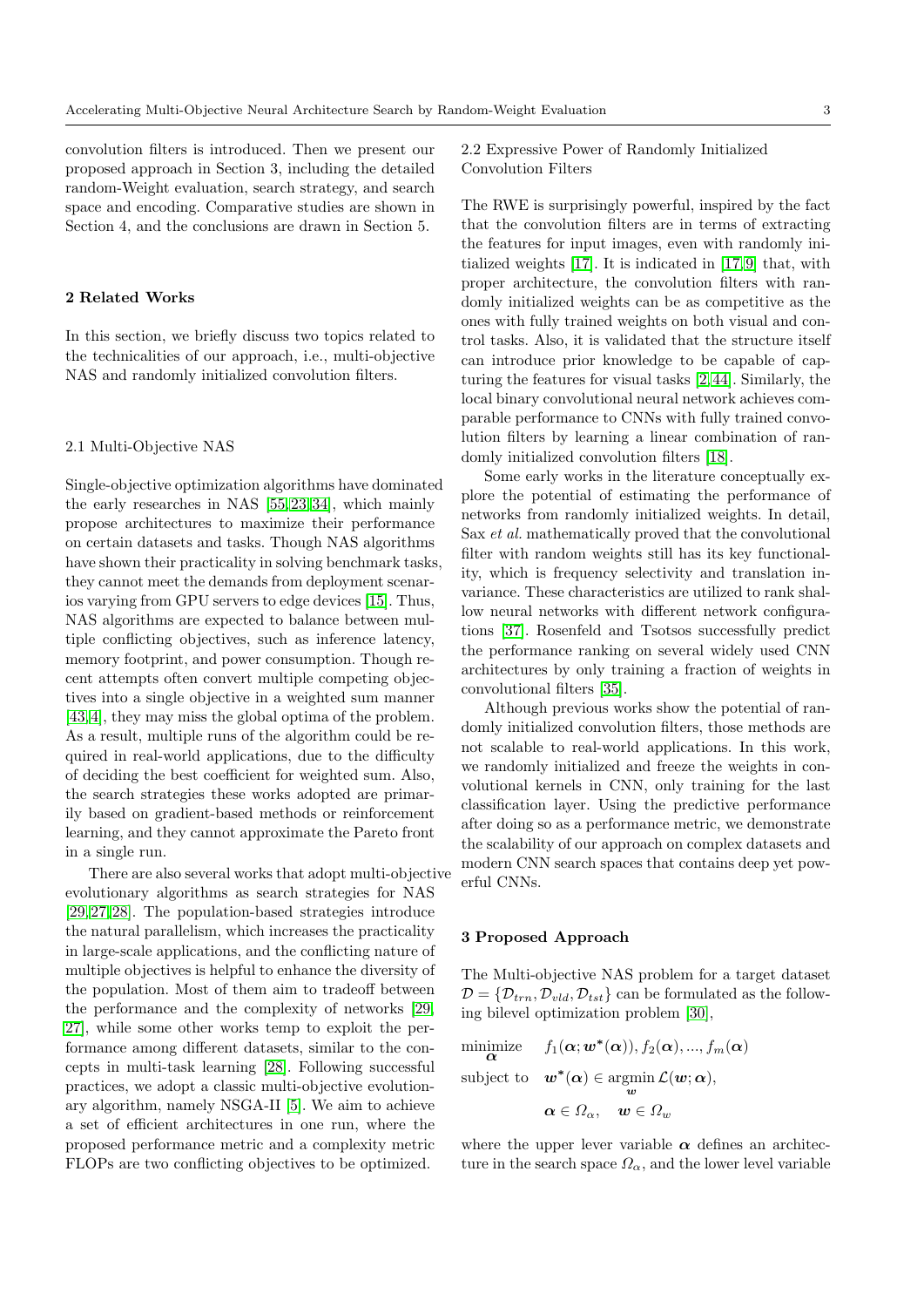$w(\alpha)$  represents the corresponding weights.  $\mathcal{L}(\boldsymbol{w}; \alpha)$  is the loss function on the  $\mathcal{D}_{trn}$  for the architecture  $\alpha$ with weights  $w$ . The first objective  $f_1$  represents the classification error on  $\mathcal{D}_{vld}$ , which depends on both architectures and weights. Other objectives  $f_2, ..., f_m$  only depend on architectures, such as the number of parameters, floating-point operations (FLOPs), latencies, etc.

In our approach, we simplify the complex bilevel optimization by using the proposed performance metric RWE as a proxy of  $f_1$ . In addition, we adopt the complexity metric FLOPs as the second objective  $f_2$  to optimize. As a result, the multi-objective formulation of this work becomes

 $\min_{\alpha}$  $RWE(\alpha)$ , FLOPs $(\alpha)$ subject to  $\alpha \in \Omega_{\alpha}$ ,

where RWE and FLOPs represent the values of these metrics with respect to architecture  $\alpha$ .

#### 3.1 Random-Weight Evaluation

| <b>Algorithm 1:</b> Random-Weight Evaluation                           |
|------------------------------------------------------------------------|
| <b>Input</b> : An architecture $\alpha$ , a training and               |
| validation dataset $\mathcal{D}_{trn}$ , $\mathcal{D}_{vld}$           |
| <b>Output:</b> The performance metric RWE of $\alpha$ .                |
| 1 net $\leftarrow$ Decode the architecture $\alpha$ into CNN           |
| backbone;                                                              |
| <b>2</b> Randomly initialize the <i>net</i> and a linear classifier    |
| clsfr:                                                                 |
| <b>3</b> Freeze the weights of <i>net</i> throughout the whole         |
| algorithm;                                                             |
| 4 features $\leftarrow$ Infer $\mathcal{D}_{trn}$ on the net;          |
| 5 Train the linear classifier <i>clsfr</i> with the <i>features</i> as |
| input:                                                                 |
| 6 foreach <i>image</i> , target $\in \mathcal{D}_{vld}$ do             |
|                                                                        |

- 7 | Infer *image* on *net* with *clsfr*;
- 8 prediction  $\leftarrow$  the label approved by clsfr;
- 9 Compare the *prediction* with *target* and record the result;
- <sup>10</sup> end
- 11 RWE  $\leftarrow$  Calculate the classification error rate;
- <sup>12</sup> return RWE;

As mentioned in Section 2.2, randomly initialized convolution filters are surprisingly powerful in extracting the features from images, due to the frequency selectivity and translation invariance preserved with random weights [\[37\]](#page-9-16). Inspired by this amazing characteristic, this work attempts to judge the quality of the architectures based on the ability of architectures with random weights to extract "good" features. And we quantify the quality of the features by training a linear classifier that takes these features as input and calculates the classification error for that classifier.

We detail the proposed performance metric Random-Weight Evaluation (RWE) as following. The overall procedure is shown in the Algorithm 1. First, we decode the encoding of a candidate architecture  $\alpha$  into a CNN backbone net, which refers to all layers before the last classification layer. Second, we initialize the net and a linear classifier clsfr with random weights, the latter of which acts as the last classification layer in a complete CNN and its structure is identical for all candidate CNNs in the search space. Here, a modified version of the Kaiming initialization [\[13\]](#page-8-17) is adopted to initialize the net (default setting in PyTorch). The weights in the backbone part will keep frozen throughout the algorithm. Third, we infer the training set  $D_{trn}$  on net and utilize the output feature to train clsfr. Finally, after assembling net and trained clsfr into a complete CNN, this CNN gets tested on the validation set  $D_{vld}$ , the output error rate of which becomes the value of RWE.

#### 3.2 Search Strategy

We adopt a classic multi-objective evolutionary algorithm NSGA-II [\[5\]](#page-8-12) in our approach, where the searching process is detailed as below.

First, we randomly initialize the population, the individual of which get evaluated with RWE and FLOPs as two objectives. Second, we apply the binary tournament selection to select the parents for offspring. Third, the two-point crossover and the polynomial mutation are applied to generate the offspring, followed by the evaluations of offspring. Finally, we apply the environment selection based on the nondominated sorting and the crowding distance [\[5\]](#page-8-12), and the process is repeated until reaching the max generation.

# 3.3 Search Space and Encoding

Our proposed RWE is conceptually flexible and can be applied to any search space. To validate the effectiveness of our algorithm on the real-world application, we experiment with two modern search spaces, the micro [\[55\]](#page-9-0) and macro [\[47\]](#page-9-19) search spaces, in our approach. As shown in Fig. [1](#page-4-0) LEFT, these two search spaces are modular search spaces, in which two kinds of layers, the normal and reduction layers, are repeatedly stacked, forming the complete CNN. The former kind of layers keeps the resolution and the number of channels for input images, while the latter halves the resolution and doubles the number of channels. The main difference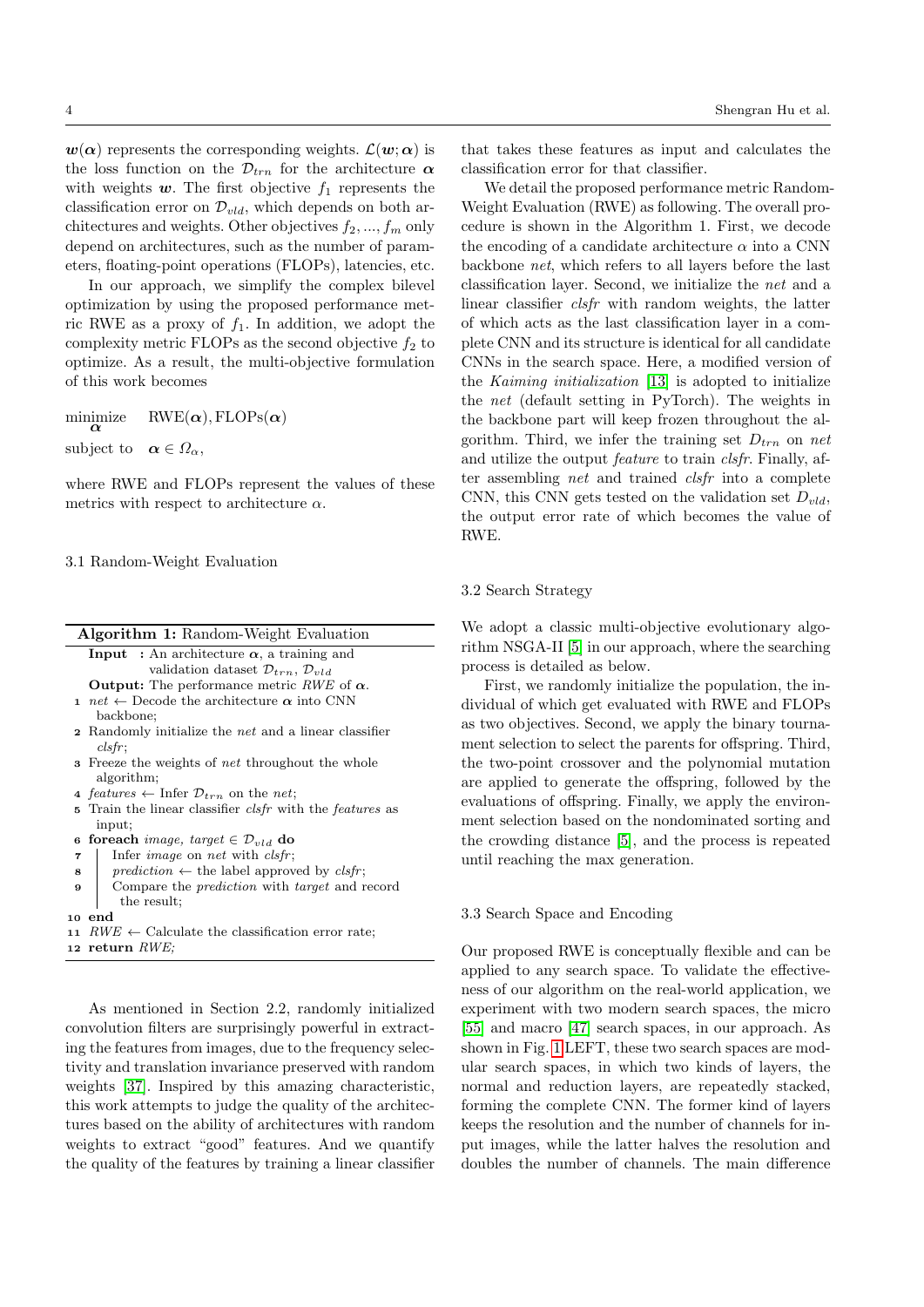<span id="page-4-0"></span>

Fig. 1: The micro [\[55\]](#page-9-0) and macro [\[47\]](#page-9-19) search spaces adopted in our approach. LEFT: Overall network architecture. MIDDLE and RIGHT: Design of layers in micro and macro search space.

between the micro and macro spaces is the design of each layer and the way to stack them into a complete CNN.

Micro Search Space: In the micro search space [\[55\]](#page-9-0), we search for both the normal and reduction layers, named the normal and reduction cells. All the normal cells share the same architecture in a CNN, in which the weights are different though, and the case for the reduction cells is the same. Typically, we scale networks using different repeating number  $(N)$  in searching and validation stages. The normal and reduction cells share the same template, except for the stride size in operators. In each kind of cell, we search for both of the connections between nodes and the operation applied on each connection, as shown in Fig. [1](#page-4-0) MIDDLE.

Macro Search Space: In the macro search space [\[47\]](#page-9-19), we search for only the normal layers, leaving the predefined reduction layers identical. Each normal layer in the macro search space is searched independently, where the repeating number in a phase  $(N)$  is equal to one. In the normal layers, only the connection patterns get searched, and the operation in each node is a predefined sequential operator, including convolution operators, batch normalization layers, and activation functions. Fig. [1](#page-4-0) RIGHT shows an example for candidate connection patterns.

#### 4 Experimental Results

In this section, we first present the searching results of our proposed NAS algorithm on the micro and macro search spaces for a modern classification dataset CIFAR-10 [\[19\]](#page-8-18). Then, the ablation studies on NAS-Bench-301 [\[38\]](#page-9-8) demonstrate the effectiveness of our evaluation method and the rationality of some design choices. Finally, the experiment on ImageNet [\[6\]](#page-8-19), which is one of the most challenging classification benchmarks, shows the transferability of our architectures and illustrates the practicality for real-world applications.

### 4.1 Searching on CIFAR-10

In our approach, we search on a modern classification dataset CIFAR-10 [\[19\]](#page-8-18), which contains ten categories and 60K  $32 \times 32$  images. Conventionally, the dataset split into a training set with 50K images and a test set with 10K images. Following common settings in NAS algorithms [\[55,](#page-9-0) [34,](#page-9-1) [29\]](#page-9-14), we further split the training set (80%-20%) in the searching stage to create the training and validation sets.

Here we introduce the detailed implementation and parameter settings in our NAS algorithm. In the searching stage, the population size is set to 20 and the max generation is set to 30. For RWE, the architectures in the micro search space have 10 initial channels and 5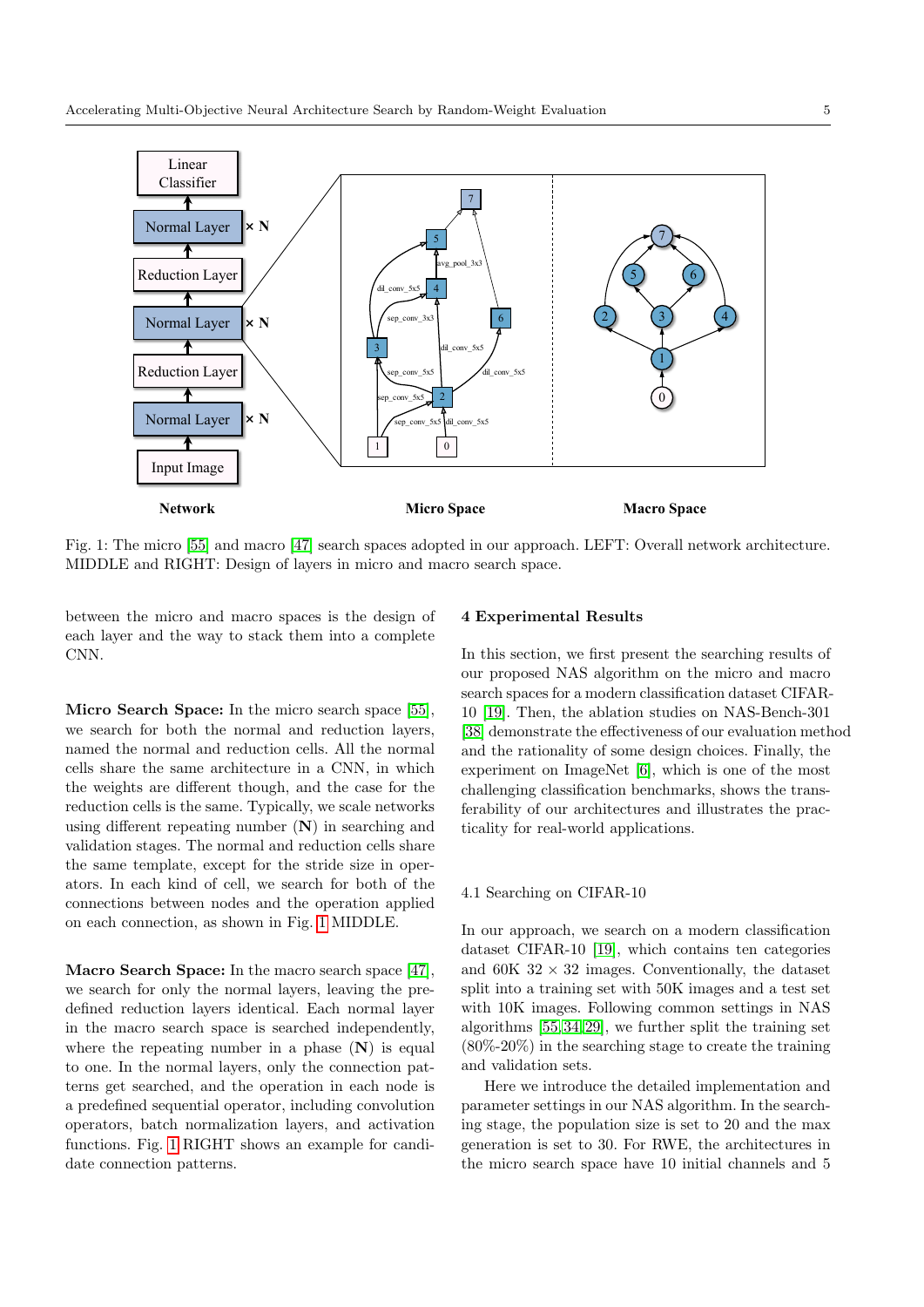layers, and the architectures in the macro search space have 32 initial channels. Also, due to the randomness introduced in RWE, we adopt assemble learning technique [\[11\]](#page-8-20) in the training of the linear classifier to stabilize the results. Specifically, there are five classifiers to be trained, each of which is only exposed to 4/5 features. We only introduce the normalization techniques in the preprocessing of the input images, without the data augmentation techniques introducing the randomness. SGD optimizer with an initial learning rate of 0.25 and a momentum of 0.9 is adopted, where the cosine annealing schedule [\[25\]](#page-8-21) decays the learning rate to zero gradually. The batch size is set to 512 and the training iterations conduct for 30 epochs. The average CPU time for a single evaluation is approximately 10 seconds with a single Nvidia 2080Ti.

For the validation stage, we scale the architectures to the deployment settings, where the number of training epochs, layers, and channels increases. The architectures from the final Pareto front are selected to be trained from scratch, where the number of layers and initial channels is set to 20 and 34 for the micro search space, and the number of channels is set to 128 in all layers in the macro search space. We use the same SGD optimizer as the one in the training stage, except the initial learning rate is set to 0.025. The selected architectures are trained for 600 epochs with a batch size of 96. Also, the regularization techniques cutout [\[7\]](#page-8-22) and scheduled path dropout [\[55\]](#page-9-0) is introduced, where the cutout length and the drop out rate are set to 16 and 0.2. The settings are the same with state-of-the-art algorithms for a fair comparison [\[29\]](#page-9-14).

The results of validation and the comparison to other state-of-the-art architecture are shown in Table. [1.](#page-6-0) The representative architectures from the final Pareto front get compared to both hand-crafted and search-based architectures. In the experiments with the micro search space, the architecture with the lowest error rate (Micro-L) in our approach achieves a 2.98% Top-1 error rate with 340M FLOPs. With fewer FLOPs, it has competitive performance with state-of-the-art architectures. Also, Micro-M, Micro-S shows a different tradeoff between performance and complexity. Similar to the micro search space, the chosen architecture in the macro search space (Macro-L) has competitive performance and fewer FLOPs comparting to the state-of-the-art. The visualization of the detailed structures of Micro-L in the micro space and Macro-L in the macro space are shown in Fig. [2.](#page-7-0)

#### 4.2 Effectiveness of Random-Weight Evaluation

To demonstrate the effectiveness of RWE, we conduct experiments on NAS-Bench-301 dataset [\[38\]](#page-9-8). The dataset is constructed by the surrogate model trained by sampled architectures in search space, such that it covers the whole search space to help researchers to analyze their NAS algorithms. While other NAS-Bench datasets construct a toy search space for the convenience of studies [\[8\]](#page-8-8), NAS-Bench-301 covers a real-world search space, which is the micro search space adopted in our work. Thus, the ablation studies based on NAS-Bench-301 examine the behavior of our algorithm during the searching stage.

We evaluate the effectiveness of estimation strategies by calculating the Spearman correlation coefficient between the estimation and queried performance from NAS-Bench-301. The target individuals are from the union of the population of each generation and their offspring. The Spearman correlation coefficient, which ranged from  $[-1, 1]$ , is a nonparametric measure of rank correlation. The higher coefficient is, the ranking of two variables has a more similar rank to each other. The idea of experiment settings is that, during the evolutionary algorithm, the only phase depending on the estimation strategy is the mating and survival selection, which happen in the union mentioned above. The higher the correlation coefficient is, the more reliable the estimation strategy is. Thus, the algorithm has more chances to choose good candidates from a set of architectures.

In the following experiments, we use the same search strategy as introduced in Section 3.2 and conduct the experiments in NAS-Bench-301 with 20 generations. The search space in NAS-Bench-301 is a subset of the Micro Space, where identical connections to a single node are not allowed in NAS-Bench-301. As a result, we add a fix operation in the search strategy, which randomly chooses another connection to avoid duplication when an invalid architecture is produced. Also, the results present the mean and the standard variation of five independent trials with different random seeds.

We first compare our estimation strategy RWE with the zero-cost proxies [\[1,](#page-8-7) [32\]](#page-9-7) and the training-based evaluation method [\[55,](#page-9-0) [54\]](#page-9-3). For the zero-cost proxies, we choose the representative performance metrics synflow *grasp*, and *fisher* from [\[1\]](#page-8-7), and *jacob\_conv* from [\[32\]](#page-9-7). For the training-based method, we train the network for 10 epochs with the number initial channels and layers of 16 and 8. As shown in Fig. [3,](#page-7-1) the proposed RWE outperforms all zero-cost proxies after the initial stage of searching, ending up with a similar accuracy with the training-based method. The experiment shows the effectiveness of RWE is competitive to the one of trainingbased method while having much fewer computational overheads. Paired with the searching in the micro and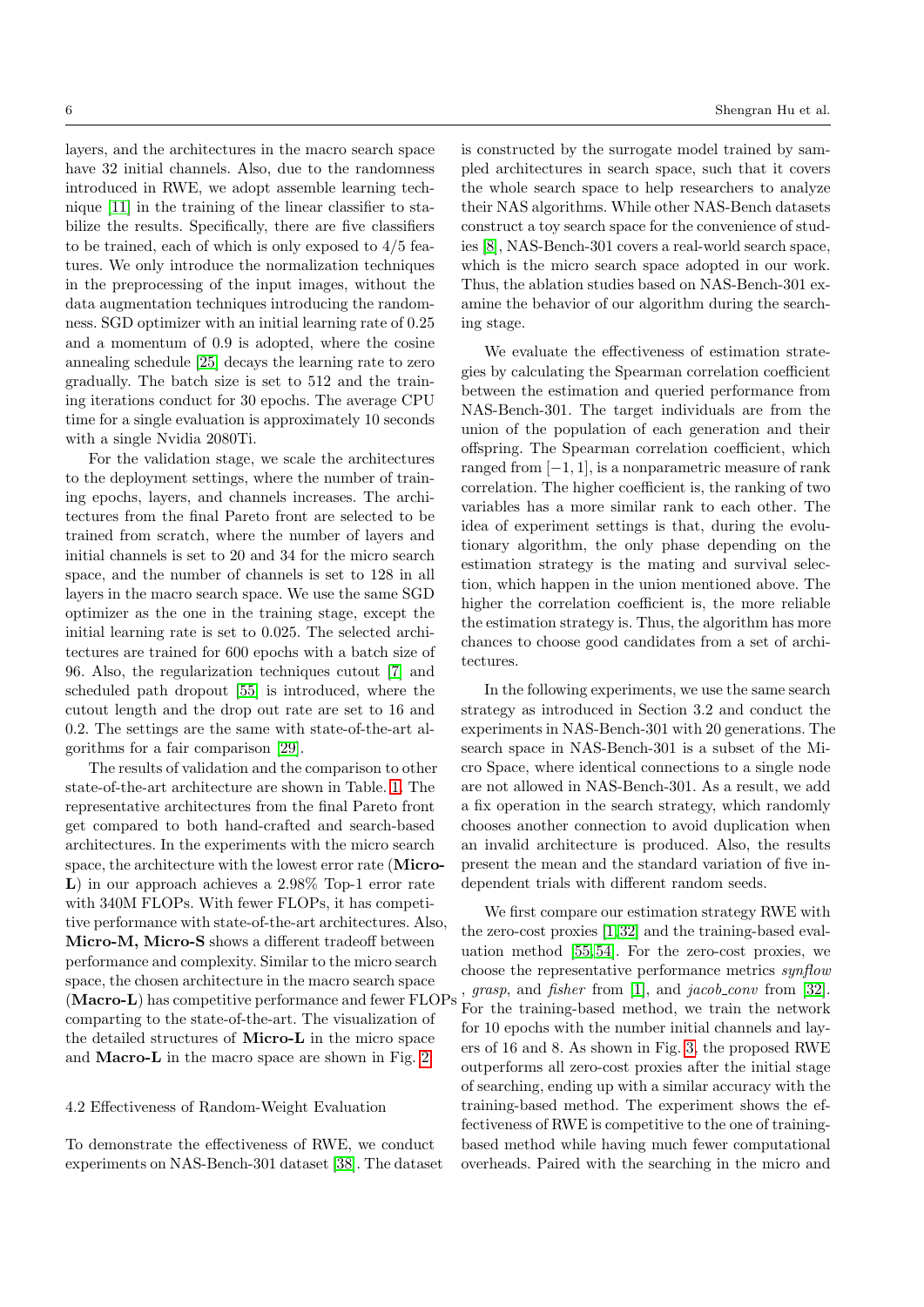<span id="page-6-0"></span>Table 1: The results of the proposed algorithm and other state-of-the-art methods on CIFAR-10.  $\mathbb{R}$  denotes the results achieved by the same training setting with ours and reported in [\[29\]](#page-9-14). † denotes the work that adopts the regularization technique cutout [\[7\]](#page-8-22).

| Architecture                                                            | Test Error<br>$(\%)$ | Params<br>(M) | <b>FLOPs</b><br>(M) | Search Cost<br>(GPU days) | Search Method |
|-------------------------------------------------------------------------|----------------------|---------------|---------------------|---------------------------|---------------|
| Wide ResNet [50]                                                        | 4.17                 | 36.5          |                     |                           | manual        |
| DenseNet-BC [16]                                                        | 3.47                 | 25.6          |                     |                           | manual        |
| $BlockQNN^{\dagger}$ [53]                                               | 3.54                 | 39.8          |                     | 96                        | RL            |
| $SNAS^{\dagger}$ [48]                                                   | 3.10                 | 2.3           |                     | 1.5                       | gradient      |
| NASNet-A <sup><math>\dagger</math><math>\$</math></sup> [55]            | 2.91                 | 3.2           | 532                 | 2,000                     | RL            |
| DARTS <sup><math>\uparrow</math><math>\mathbb{C}</math> [23]</sup>      | 2.76                 | 3.3           | 547                 | 4                         | gradient      |
| $NSGA-Net^{\textcircled{1}} + \text{macro space } [29]$                 | 3.85                 | 3.3           | 1290                | 8                         | evolution     |
| $Macro-L^{\dagger}$                                                     | 4.27                 | 2.79          | 1074                | 0.14                      | evolution     |
| $AE-CNN + E2EPP$ [40]                                                   | 5.30                 | 4.3           |                     | $\overline{7}$            | evolution     |
| Hier. Evolution [22]                                                    | 3.75                 | 15.7          |                     | 300                       | evolution     |
| AmoebaNet-A <sup><math>\dagger</math> [34]</sup>                        | 2.77                 | 3.3           | 533                 | 3,150                     | evolution     |
| NSGA-Net <sup><math>\uparrow</math><math>\updownarrow</math></sup> [29] | 2.75                 | 3.3           | 535                 | 4                         | evolution     |
| Micro- $S^{\dagger}$                                                    | 4.05                 | 0.9           | 203                 | 0.05                      | evolution     |
| Micro- $M^{\dagger}$                                                    | 3.37                 | 1.2           | 249                 | 0.05                      | evolution     |
| Micro- $L^{\dagger}$                                                    | 2.98                 | 1.5           | 340                 | 0.05                      | evolution     |

macro spaces, it further shows that RWE performs well in the real-world search spaces.

We then investigate the effects of different initialization methods applied in our approach. The method we adopt in this paper is the default one in PyTorch, and we examine other four representative initialization methods, which are known as Kaiming normal (uniform) initialization [\[13\]](#page-8-17) and Xavier normal (uniform) initialization [\[10\]](#page-8-24). As shown in Fig. [4,](#page-7-2) the initialization methods have minor impacts on the effectiveness of RWE, as we observe no significant different behaviors. The experiment shows that our approach is robust to different initialization methods.

# 4.3 Transferring to ImageNet

To validate the practicality of our output architectures, we experiment with the transferability of the architecture Micro-L from CIFAR-10 to ImageNet [\[6\]](#page-8-19). ImageNet dataset, which substantially shows its importance in real-world applications, contains more than one million images. With various resolutions, these images unevenly distribute in 1K categories. The general idea of transferring is to scale the architectures with a greater number of channels but a smaller number of layers, which is introduced by some classic works in NAS [\[55,](#page-9-0) [48\]](#page-9-22). More specifically, the architectures starts with three stem convolutional layers with stride 2, which downsample the resolution by eight times. Following, <span id="page-6-1"></span>Table 2: The results of the proposed algorithm and other state-of-the-art methods on ImageNet.  $\uparrow$  denotes the methods that first get searched on CIFAR-10 and then get transferred to ImageNet.

| Architecture                  |         | Test Error $(\%)$ | Params | <b>FLOPs</b> |
|-------------------------------|---------|-------------------|--------|--------------|
|                               | $top-1$ | $top-5$           | (M)    | (M)          |
| MobileNet $V1$ [15]           | 31.6    |                   | 2.6    | 325          |
| Inception $V1$ [41]           | 30.2    | 10.1              | 6.6    | 1448         |
| ShuffleNetV1 [52]             | 28.5    |                   | 3.4    | 292          |
| VGG [39]                      | 28.5    | 9.9               | 138    |              |
| MobileNet $V2$ [36]           | 28.0    | 9.0               | 3.4    | 300          |
| ShuffleNetV2 $1.5\times$ [31] | 27.4    |                   |        | 299          |
| NASNet-C $\uparrow$ [55]      | 27.5    | 9.0               | 4.9    | 558          |
| SNAS $\uparrow$ [48]          | 27.3    | 9.2               | 4.3    | 533          |
| EffPNet $\uparrow$ [45]       | 27.0    | 9.25              | 2.5    |              |
| DARTS $\uparrow$ [23]         | 26.7    | 8.7               | 4.7    | 574          |
| AmoebaNet-B $\uparrow$ [34]   | 26.0    | 8.5               | 5.3    | 555          |
| PNAS $\Uparrow$ [21]          | 26.0    | 8.5               | 5.3    | 555          |
| Micro-L $^{\Uparrow}$         | 27.6    | 9.4               | 3.7    | 363          |

there are 14 layers and 48 initial channels, where the reduction cells appear on the fifth and ninth layer. Some common data augmentation techniques are also adopted, including the random resize, the random crop, the random horizon flip, and the color jitter. We train our model with the SGD optimizer with 250 epochs, batch size of 1024, and resolution of  $224 \times 224$  on 4 Nvidia Tesla V100 GPU. The initial learning rate is set to 0.5 and decays to  $1 \times 10^{-5}$  linearly. In addition, the warmup strategy is applied on the first five epochs, in-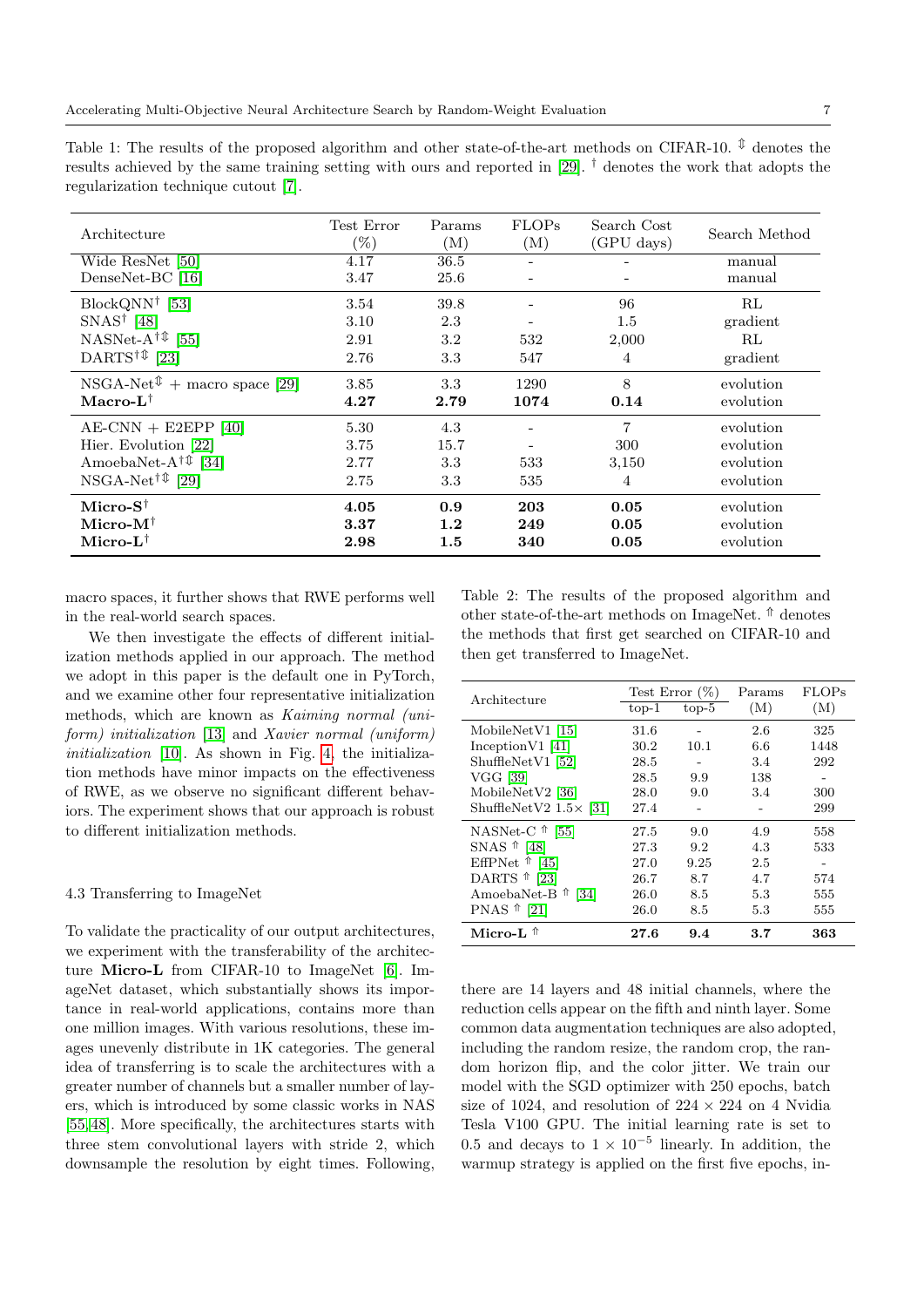<span id="page-7-0"></span>

Fig. 2: The visualization of Micro-L and Macro-L architecture.

<span id="page-7-1"></span>

Fig. 3: The Spearman correlation coefficient for different performance metrics in searching on NAS-Bench-301.

creasing the learning rate from 0 to 0.5 linearly. The label smooth technique with a smooth rate of 0.1 is also adopted. Table. [2](#page-6-1) shows the experimental results and the comparisons to state-of-the-art methods. It shows that our approach has superior performance comparing to the hand-crafted architectures and has competitive performance with state-of-the-art NAS algorithms.

<span id="page-7-2"></span>

Fig. 4: The Spearman correlation coefficient for different initialization method in searching on NAS-Bench-301.

# 5 Conclusion

This paper proposed a flexible performance metric Random-Weight Evaluation (RWE) to rapidly estimate the performance of CNNs. Inspired by the expressive power of randomly initialized convolution filters, RWE only trains the last classification layer and leaving the backbone with randomly initialized weights. As a result,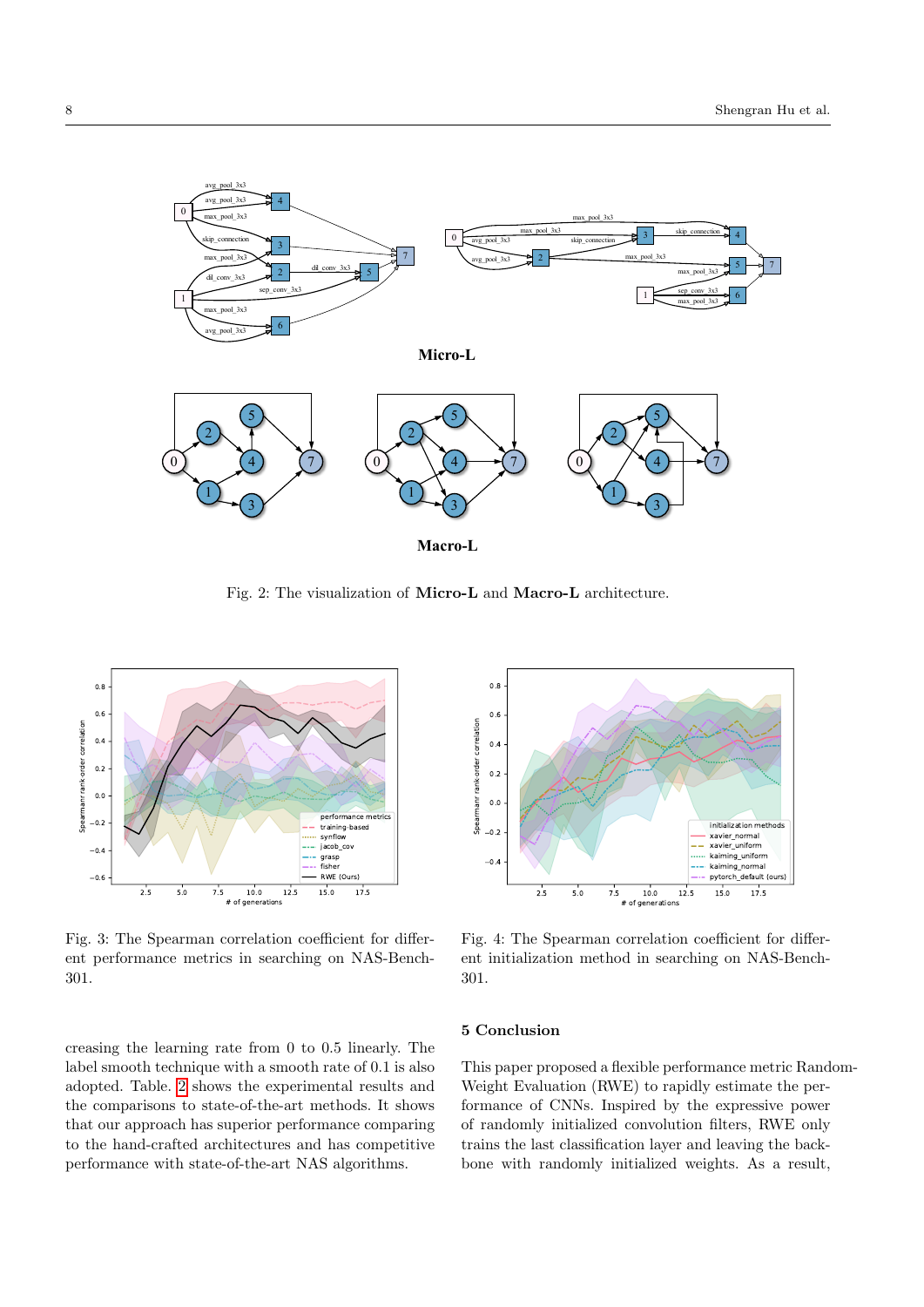RWE achieves a reliable estimation of architectures in seconds. We further integrated RWE with an evolutionary multi-objective algorithm, adopting the complexity metric as the second objective. The experimental results showed that our algorithm achieved a set of efficient networks with state-of-the-art performance on both micro and macro search spaces. The resulted architecture with 350M FLOPs achieved 2.98% Top-1 error in CIFAR-10 and 27.6% Top-1 error in ImageNet after transferring. Also, the careful ablation studies experiments on different performance metrics and initialization methods indicated the effectiveness of the proposed algorithm.

Acknowledgements This work was supported by the National Natural Science Foundation of China (No. 61903178, 61906081, and U20A20306), the Shenzhen Science and Technology Program (No. RCBS20200714114817264), the Program for Guangdong Introducing Innovative and Entrepreneurial Teams (No. 2017ZT07X386), the Shenzhen Peacock Plan (No. KQTD2016112514355531), and the Program for University Key Laboratory of Guangdong Province (No. 2017KSYS008).

# Conflict of interest

The authors declare that they have no conflict of interest.

#### References

- <span id="page-8-7"></span>1. Abdelfattah, M.S., Mehrotra, A., Dudziak, L., Lane, N.D.: Zero-cost proxies for lightweight nas. In: International Conference on Learning Representations (2021)
- <span id="page-8-15"></span>2. Adebayo, J., Gilmer, J., Goodfellow, I.J., Kim, B.: Local explanation methods for deep neural networks lack sensitivity to parameter values. In: International Conference on Learning Representations (2018)
- <span id="page-8-5"></span>3. Cai, H., Gan, C., Wang, T., Zhang, Z., Han, S.: Once for all: Train one network and specialize it for efficient deployment. In: International Conference on Learning Representations (2020)
- <span id="page-8-11"></span>4. Cai, H., Zhu, L., Han, S.: ProxylessNAS: Direct neural architecture search on target task and hardware. In: International Conference on Learning Representations (2019)
- <span id="page-8-12"></span>5. Deb, K., Pratap, A., Agarwal, S., Meyarivan, T.: A fast and elitist multiobjective genetic algorithm: NSGA-II. IEEE Transactions on Evolutionary Computation 6(2), 182–197 (2002)
- <span id="page-8-19"></span>6. Deng, J., Dong, W., Socher, R., Li, L., Li, K., Li, F.: Imagenet: A large-scale hierarchical image database. In: IEEE Computer Society Conference on Computer Vision and Pattern Recognition, pp. 248–255 (2009)
- <span id="page-8-22"></span>7. DeVries, T., Taylor, G.W.: Improved regularization of convolutional neural networks with cutout. arXiv preprint arXiv:1708.04552 (2017)
- <span id="page-8-8"></span>8. Dong, X., Yang, Y.: Nas-bench-201: Extending the scope of reproducible neural architecture search. In: International Conference on Learning Representations (2020)
- <span id="page-8-14"></span>9. Gaier, A., Ha, D.: Weight agnostic neural networks. In: Advances in Neural Information Processing Systems, vol. 32, pp. 5365–5379 (2019)
- <span id="page-8-24"></span>10. Glorot, X., Bengio, Y.: Understanding the difficulty of training deep feedforward neural networks. In: International Conference on Artificial Intelligence and Statistics, pp. 249–256 (2010)
- <span id="page-8-20"></span>11. Hansen, L.K., Salamon, P.: Neural Network Ensembles. IEEE Transactions on Pattern Analysis and Machine Intelligence 12(10), 993–1001 (1990)
- <span id="page-8-3"></span>12. He, C., Tan, H., Huang, S., Cheng, R.: Efficient evolutionary neural architecture search by modular inheritable crossover. Swarm and Evolutionary Computation 64, 100894 (2021)
- <span id="page-8-17"></span>13. He, K., Zhang, X., Ren, S., Sun, J.: Delving deep into rectifiers: Surpassing human-level performance on imagenet classification. In: International Conference on Computer Vision, pp. 1026–1034 (2015)
- <span id="page-8-1"></span>14. He, K., Zhang, X., Ren, S., Sun, J.: Deep residual learning for image recognition. In: IEEE Conference on Computer Vision and Pattern Recognition, pp. 770–778 (2016)
- <span id="page-8-10"></span>15. Howard, A.G., Zhu, M., Chen, B., Kalenichenko, D., Wang, W., Weyand, T., Andreetto, M., Adam, H.: MobileNets: Efficient convolutional neural networks for mobile vision applications. arXiv preprint arXiv:1704.04861 (2017)
- <span id="page-8-23"></span>16. Huang, G., Liu, Z., Van Der Maaten, L., Weinberger, K.Q.: Densely connected convolutional networks. In: IEEE Conference on Computer Vision and Pattern Recognition, pp. 4700–4708 (2017)
- <span id="page-8-13"></span>17. Jarrett, K., Kavukcuoglu, K., Ranzato, M., LeCun, Y.: What is the best multi-stage architecture for object recognition? In: International Conference on Computer Vision, pp. 2146–2153. IEEE (2009)
- <span id="page-8-16"></span>18. Juefei-Xu, F., Naresh Boddeti, V., Savvides, M.: Local binary convolutional neural networks. In: IEEE Conference on Computer Vision and Pattern Recognition, pp. 19–28 (2017)
- <span id="page-8-18"></span>19. Krizhevsky, A., Hinton, G., et al.: Learning multiple layers of features from tiny images. Tech. rep., Citeseer (2009)
- <span id="page-8-0"></span>20. Krizhevsky, A., Sutskever, I., Hinton, G.E.: Imagenet classification with deep convolutional neural networks. In: Advances in Neural Information Processing Systems, vol. 25, pp. 1097–1105 (2012)
- <span id="page-8-25"></span>21. Liu, C., Zoph, B., Neumann, M., Shlens, J., Hua, W., Li, L.J., Fei-Fei, L., Yuille, A., Huang, J., Murphy, K.: Progressive neural architecture search. In: European Conference on Computer Vision, pp. 19–34 (2018)
- <span id="page-8-4"></span>22. Liu, H., Simonyan, K., Vinyals, O., Fernando, C., Kavukcuoglu, K.: Hierarchical representations for efficient architecture search. In: International Conference on Learning Representations (2018)
- <span id="page-8-6"></span>23. Liu, H., Simonyan, K., Yang, Y.: DARTS: Differentiable architecture search. In: International Conference on Learning Representations (2019)
- <span id="page-8-9"></span>24. Liu, Y., Tang, Y., Sun, Y.: Homogeneous architecture augmentation for neural predictor. In: International Conference on Computer Vision (2021)
- <span id="page-8-21"></span>25. Loshchilov, I., Hutter, F.: SGDR: Stochastic gradient descent with warm restarts. arXiv preprint arXiv:1608.03983 (2016)
- <span id="page-8-2"></span>26. Lu, Z., Deb, K., Boddeti, V.N.: MUXConv: Information multiplexing in convolutional neural networks. In: IEEE Conference on Computer Vision and Pattern Recognition, pp. 12044–12053 (2020)